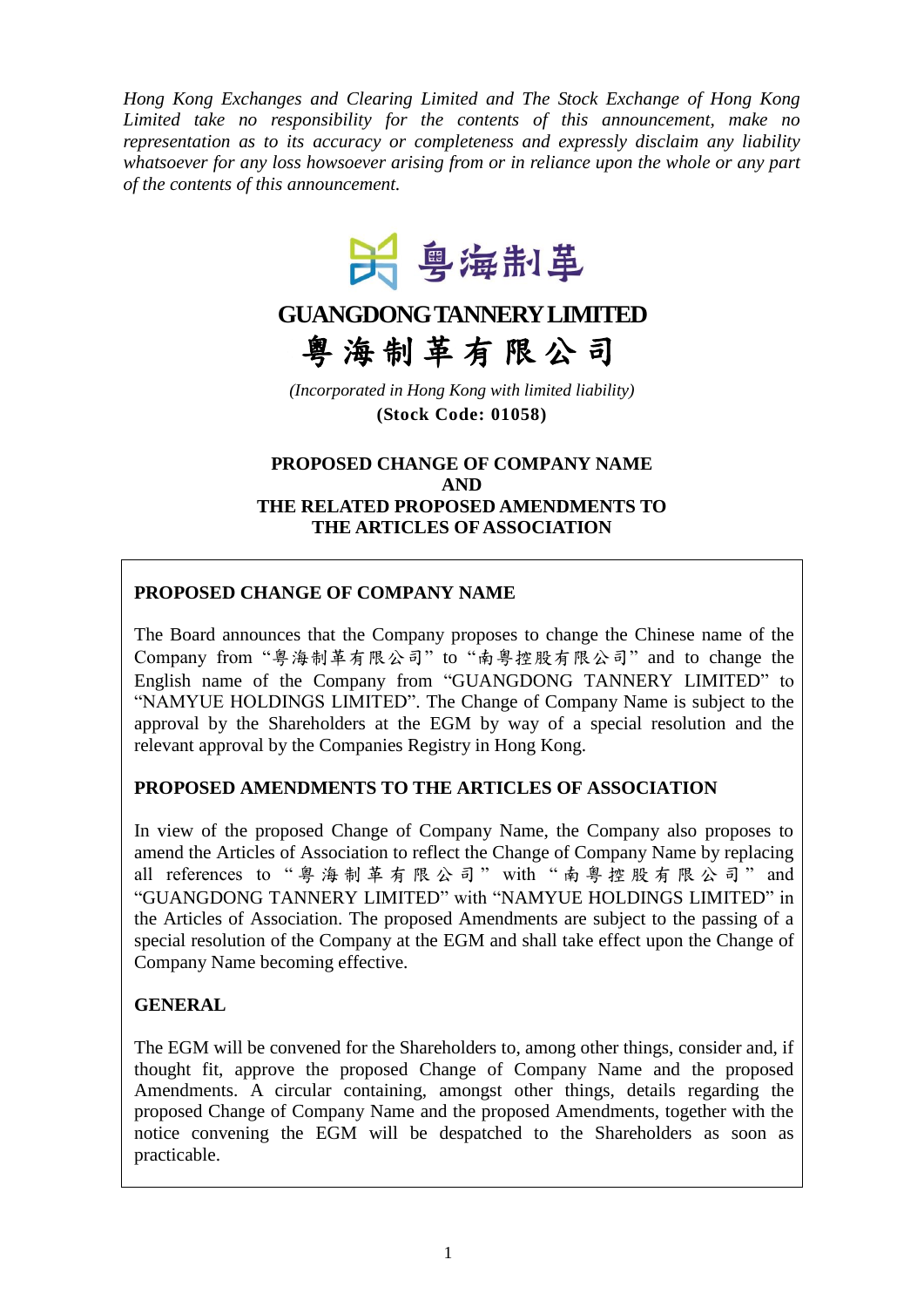## **PROPOSED CHANGE OF COMPANY NAME**

The board of Directors (the "**Board**") of Guangdong Tannery Limited (the "**Company**", together with its subsidiaries, the "**Group**") announces that the Company proposes to change the Chinese name of the Company from "粤海制革有限公司" to "南粵控股有限 公司" and to change the English name of the Company from "GUANGDONG TANNERY LIMITED" to "NAMYUE HOLDINGS LIMITED" (such changes shall be hereinafter referred to as the "**Change of Company Name**").

A special resolution will be proposed at the extraordinary general meeting of the Company (the "**EGM**") to be convened to, among other things, consider and, if thought fit, approve the Change of Company Name.

## **CONDITIONS OF THE CHANGE OF COMPANY NAME**

The Change of Company Name is subject to satisfaction of the following conditions:

- 1. passing of the special resolution by the shareholders of the Company (the "**Shareholders**") at the EGM approving the Change of Company Name; and
- 2. approval of the Change of Company Name by the Companies Registry in Hong Kong.

Subject to the satisfaction of the conditions set out above, the Change of Company Name will take effect from the date on which the certificate of change of name is issued by the Registrar of Companies in Hong Kong. The Company will carry out the necessary filing procedures with the Companies Registry in Hong Kong.

## **REASONS FOR THE CHANGE OF COMPANY NAME**

As disclosed in the announcement of the Company dated 29 September 2021, 南粵 (集 團)有限公司 (Nam Yue (Group) Company Limited\*) (a wholly-owned subsidiary of 廣東南粵集團有限公司 (Guangdong Nam Yue Group Corporation Limited\*, a state-owned enterprise established in the People's Republic of China)) holds 52% of the total number of ordinary shares issued by the Company and is the controlling shareholder of the Company. The Board believes that the proposed new Chinese and English names of the Company will align the Company with and capitalise on the business goodwill under the reputable brand name of "南粵 NAM YUE" in the Greater Bay Area. Therefore, the Board believes that the proposed new Chinese and English names of the Company is beneficial to the future business development of the Group and is in the best interests of the Company and its Shareholders as a whole.

## **EFFECTS OF THE CHANGE OF COMPANY NAME**

The Change of Company Name will not affect any rights of the existing holders of shares in the Company (the "**Shares**") or the Company's daily business operation and its financial position. All the existing share certificates of the Company in issue bearing the existing name of the Company will, upon the Change of Company Name becoming effective, continue to be evidence of title to such Shares and will continue to be valid for trading, settlement, registration and delivery of such Shares. There will not be any arrangement for free exchange of the existing share certificates of the Company for new share certificates printed in the new Chinese and English names of the Company. After the